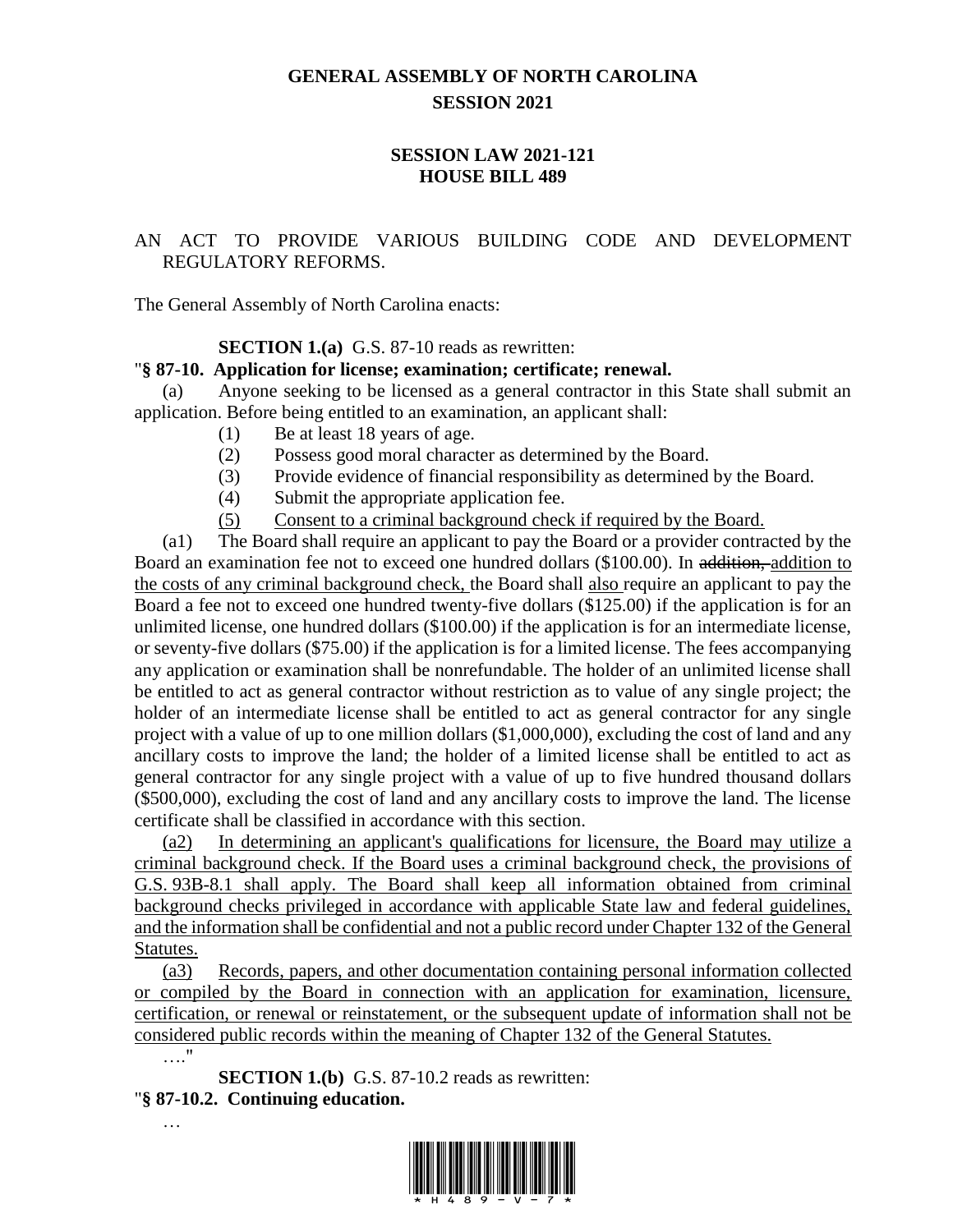(b) Of the eight hours of annual continuing education required by this section, two hours shall be a mandatory course approved by the Board and the remaining six hours shall be elective courses approved by the Board. Each qualifier or qualifying party shall complete the mandatory course each year. Each qualifier or qualifying party may accumulate and carry forward up to four hours of elective course credit to the next calendar year. The Board shall evaluate and approve:

- (1) The content of continuing education courses.
- (2) Accreditation of continuing education sponsors and programs.
- (3) Computation of credit.
- (4) General compliance procedures.
- (5) Providers and instructors of continuing education courses.

(c) All prospective Board-approved providers of the mandatory course shall register Board-approved instructors affiliated with the provider to attend a training program established, approved, and administered by the Board to ensure the quality and consistency of mandatory course information. All prospective providers of elective courses shall submit course materials and instructor qualifications for Board evaluation, approval, and accreditation.

(d) Continuing education credit hours may only be given for courses that are taught live by an instructor approved by the Board. To receive credit, a qualifier or qualifying party shall attend and view the live teaching of the course and shall certify this requirement in the manner required by the Board. Only the period of live instruction shall apply to the satisfaction of the continuing education requirement established by this section. Continuing education providers shall certify the attendance of course attendees and shall transmit the qualifier or qualifying party's certification to the Board. For the purposes of this subsection, "live instruction" includes credit hours presented by video or by Internet transmission of a live or previously recorded and approved presentation by an approved instructor or instructors provided the presentation is either proctored by the approved sponsor provider or contains safeguards as approved by the Board that allow the approved sponsor provider to certify that the qualifier or qualifying party has viewed the presentation. The Board shall implement procedures to ensure that qualifiers and qualifying parties may satisfy all of the continuing education requirements of this section through approved Internet-based e-learning courses offered by approved providers by Internet transmission.

(e) False certification of attendance shall be grounds for the suspension or revocation of the course provider's privilege to provide courses in this State. The Board may take disciplinary action against any licensee on account of a licensee, qualifier, or qualifying party for false certification of attendance by that licensee's qualifier or qualifying party at any continuing education course.

(f) The Board shall maintain and distribute to licensees and qualifiers, as appropriate, records of the required educational coursework successfully completed by each qualifier or qualifying party, including the subject matter and the number of hours of each course.

(h) Any licensee who chooses not to complete the annual continuing education as required by this section may annually request that the Board place the licensee's license in an inactive status and the license shall become invalid. invalid for that license year. However, in order for the license to be maintained as inactive, the licensee shall pay the same annual renewal fee paid by active licensees. Should the licensee desire to return to active status, the qualifier or qualifying party of the licensee shall satisfactorily complete the following continuing education requirements prior to seeking reinstatement:

- (1) If the licensee seeks reinstatement during the first two years after the license becomes inactive, the qualifier or qualifying party shall complete eight hours of continuing education, including the mandatory course offered during the year of reinstatement.
- (2) If the licensee seeks reinstatement more than two years after the license becomes inactive, the qualifier or qualifying party shall complete 16 hours of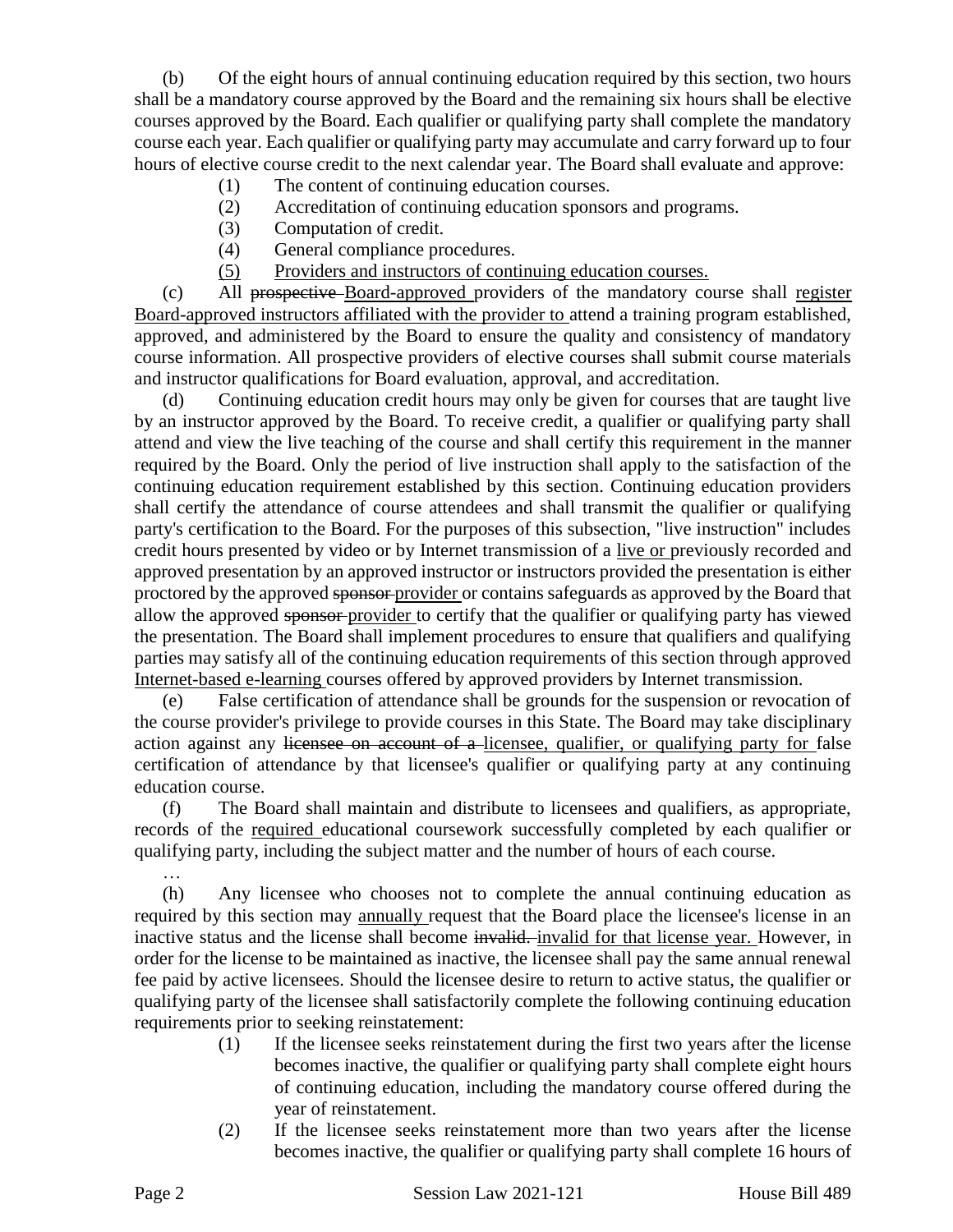continuing education, including the mandatory course offered during the year of reinstatement.

(i) The Board shall establish nonrefundable fees for the purpose of administering the continuing education program. The Board may charge the sponsor provider of a proposed course a nonrefundable fee not to exceed twenty-five dollars (\$25.00) per credit hour for the initial review of the course and a nonrefundable fee of twelve dollars and fifty cents (\$12.50) per credit hour for the annual renewal of a course previously approved. The Board shall require an approved course provider to pay a fee, not to exceed five dollars (\$5.00) per credit hour per qualifier or qualifying party, for each qualifier or qualifying party completing an approved continuing education course conducted by that provider.

…."

#### **SECTION 1.(c)** G.S. 87-13.1 reads as rewritten:

#### "**§ 87-13.1. Board may seek injunctive relief.relief; attorney's fee.**

Whenever the Board determines that any person, firm or corporation has violated or is violating any of the provisions of this Article or rules and regulations of the Board promulgated under this Article, the Board may apply to the superior court for a restraining order and injunction to restrain the violation; and the superior courts have jurisdiction to grant the requested relief, irrespective of whether or not criminal prosecution has been instituted or administrative sanctions imposed by reason of the violation. The When the Board prevails in actions brought under this section, the court may shall award the Board its reasonable attorney's fee not to exceed five thousand dollars (\$5,000) plus the costs associated with obtaining the relief and the investigation and prosecution of the violation."

**SECTION 1.(d)** The State Licensing Board for General Contractors shall adopt temporary rules to implement G.S. 87-10, as amended by Section 1(a) of this act, and G.S. 87-10.2, as amended by Section 1(b) of this act. Notwithstanding G.S. 150B-21.1(d), the temporary rules required by this act shall remain in effect until the effective date of the permanent rules adopted to replace these temporary rules. The Board is exempt from the fiscal note requirement of G.S. 150B-21.4 in adopting rules to implement this section.

**SECTION 1.(e)** Section 1(a) of this act becomes effective January 1, 2022, and applies to applications for licensure submitted on or after that date. Section 1(b) of this act becomes effective January 1, 2022, and applies to continuing education hours required on or after that date. Section 1(c) of this act becomes effective when the act becomes law and applies to actions brought by the Board on or after that date. Except as otherwise provided, this section is effective when it becomes law.

**SECTION 2.** G.S. 143-138 reads as rewritten: "**§ 143-138. North Carolina State Building Code.**

… (d1) Cost-Benefit Analysis. – When the Building Code Council revises or amends the North Carolina State Building Code as provided in subsection (d) of this section and considers an economic analysis or cost-benefit analysis of the proposed revision or amendment, the Council shall not limit its review to an economic analysis or cost-benefit analysis submitted by the proponent of the proposed revision or amendment but shall either conduct its own economic analysis or cost-benefit analysis or consider an economic analysis or cost-benefit analysis submitted other than by the proponent of the proposed revision or amendment. This section shall not apply to a proposal for revision or amendment made upon motion of the Council or submitted by a State agency or political subdivision of the State.

(e) Effect upon Local Codes. – Except as otherwise provided in this section, the North Carolina State Building Code shall apply throughout the State, from the time of its adoption. Approved rules shall become effective in accordance with G.S. 150B-21.3. However, any political subdivision of the State may adopt a fire prevention code and floodplain management regulations within its jurisdiction. The territorial jurisdiction of any municipality or county for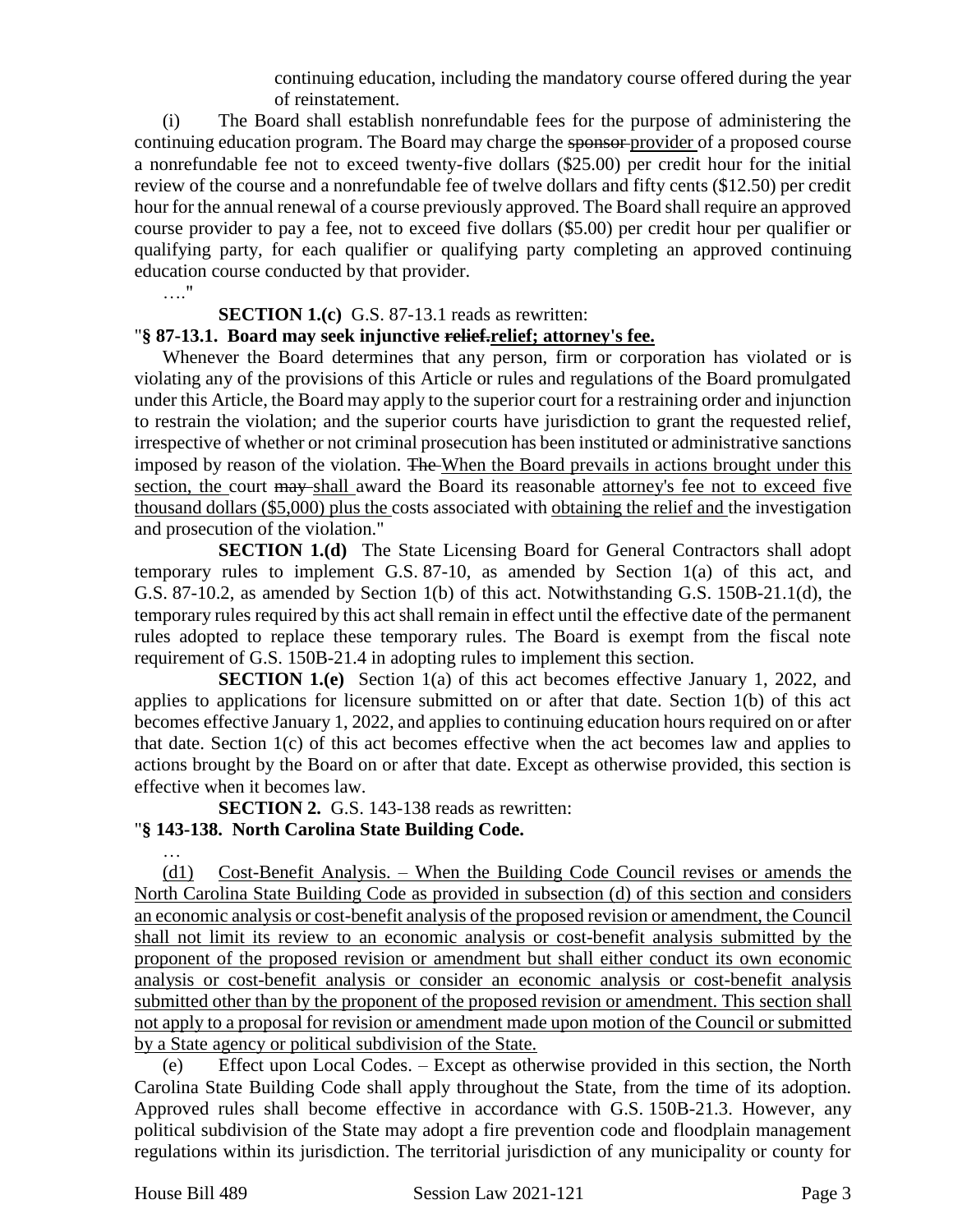this purpose, unless otherwise specified by the General Assembly, shall be as follows: Municipal jurisdiction shall include all areas within the corporate limits of the municipality and extraterritorial jurisdiction areas established as provided in G.S. 160A-360 G.S. 160D-202 or a local act; county jurisdiction shall include all other areas of the county. No such code or regulations, other than floodplain management regulations and those permitted by G.S. 160A-436, G.S. 160D-1128, shall be effective until they have been officially approved by the Building Code Council as providing adequate minimum standards to preserve and protect health and safety, in accordance with the provisions of subsection (c) above. Local floodplain regulations may regulate all types and uses of buildings or structures located in flood hazard areas identified by local, State, and federal agencies, and include provisions governing substantial improvements, substantial damage, cumulative substantial improvements, lowest floor elevation, protection of mechanical and electrical systems, foundation construction, anchorage, acceptable flood resistant materials, and other measures the political subdivision deems necessary considering the characteristics of its flood hazards and vulnerability. In the absence of approval by the Building Code Council, or in the event that approval is withdrawn, local fire prevention codes and regulations shall have no force and effect. Provided any local regulations approved by the local governing body which are found by the Council to be more stringent than the adopted statewide fire prevention code and which are found to regulate only activities and conditions in buildings, structures, and premises that pose dangers of fire, explosion or related hazards, and are not matters in conflict with the State Building Code, shall may be approved. Local governments may enforce the fire prevention code of the State Building Code using civil remedies authorized under G.S. 143-139, 153A-123, and 160A-175. If the Commissioner of Insurance or other State official with responsibility for enforcement of the Code institutes a civil action pursuant to G.S. 143-139, a local government may not institute a civil action under G.S. 143-139, 153A-123, or 160A-175 based upon the same violation. Appeals from the assessment or imposition of such civil remedies shall be as provided in G.S. 160A-434.G.S. 160D-1127.

A local government may not adopt any ordinance in conflict with the exemption provided by subsection (c1) of this section. No local ordinance or regulation shall be construed to limit the exemption provided by subsection (c1) of this section.

…."

…

**SECTION 3.(a)** G.S. 160A-306 reads as rewritten:

## "**§ 160A-306. Building setback lines.**

- (b) Any setback line shall be designed designed:
	- (1) To promote the public safety by providing adequate sight distances for persons using the street and its sidewalks, lessening congestion in the street and sidewalks, facilitating the safe movement of vehicular and pedestrian traffic on the street and sidewalks and providing adequate fire lanes between buildings, andbuildings.
	- (2) To protect the public health by keeping dwellings and other structures an adequate distance from the dust, noise, and fumes created by traffic on the street and by insuring an adequate supply of light and air.
	- (3) To provide that, notwithstanding subsection (a) of this section, measurements for sight distances at street intersections, including sight triangles, must begin within the roadway or edge of pavement of a proposed or existing street.
- …."

**SECTION 3.(b)** G.S. 160D-922 reads as rewritten:

# "**§ 160D-922. Erosion and sedimentation control.**

Any local government may enact and enforce erosion and sedimentation control regulations as authorized by Article 4 of Chapter 113A of the General Statutes and shall comply with all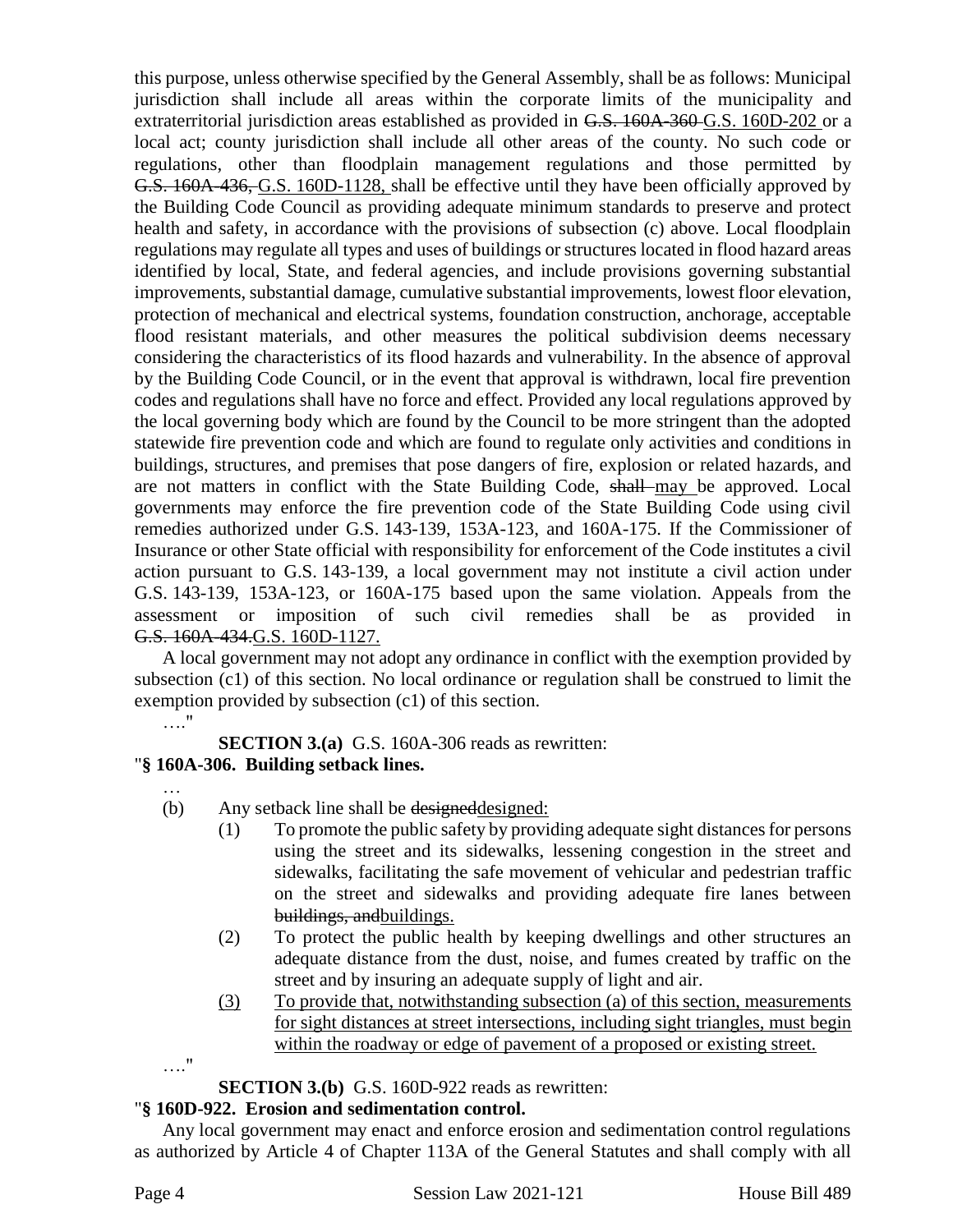applicable provisions of that Article and, to the extent not inconsistent with that Article, with this Chapter. Fees charged by a local government under its erosion and sedimentation control program shall not exceed that authorized in G.S. 113A-60(a)."

**SECTION 4.(a)** G.S. 160D-1104(d) reads as rewritten:

"(d) Except as provided in G.S. 160D-1115 and G.S. 160D-1207, a local government may not adopt or enforce a local ordinance or resolution or any other policy that requires regular, routine inspections of buildings or structures constructed in compliance with the North Carolina Residential Code for One- and Two-Family Dwellings in addition to the specific inspections required by the North Carolina Building Code without first obtaining approval from the North Carolina Building Code Council. The North Carolina Building Code Council shall review all applications for additional inspections requested by a local government and shall, in a reasonable manner, approve or disapprove the additional inspections. This subsection does not limit the authority of the local government to require inspections upon unforeseen or unique circumstances that require immediate action. In performing the specific inspections required by the North Carolina Residential Building Code, the inspector shall conduct all inspections requested by the permit holder for each scheduled inspection visit. For each requested inspection, the inspector shall inform the permit holder of instances in which the work inspected is incomplete or otherwise fails to meet the requirements of the North Carolina Residential Code for One- and Two-Family Dwellings or the North Carolina Building Code. When a subsequent inspection is conducted to verify completion or correction of instances of Code noncompliance, any additional violations of the Code noted by the inspector on items already approved by the inspections department may delay the issuance of a temporary certificate of occupancy, but the inspections department shall not charge a fee for reinspection of those items."

**SECTION 4.(b)** This section is effective when it becomes law and applies to inspections conducted on or after that date.

**SECTION 5.(a)** G.S. 113A-54.1 is amended by adding a new subsection to read:

"(f) For land-disturbing activities on a single-family residential lot involving new construction with land disturbance of less than one acre where the builder or developer is the owner of the lot being developed and the person financially responsible for the land-disturbing activity, the financial responsibility for land-disturbing activity on that lot transfers to the new owner upon the builder's or developer's conveyance of the lot to the new owner, recording of the deed in the office of the register of deeds, and notification to the office or local program that approved the erosion control plan."

**SECTION 5.(b)** G.S. 113A-54.2(d) reads as rewritten:

"(d) This section may not limit the existing G.S. 113A-60 governs the authority of local programs approved pursuant to this Article to assess fees for the approval review of erosion and sedimentation control plans."

**SECTION 5.(c)** G.S. 113A-60 reads as rewritten:

## "**§ 113A-60. Local erosion and sedimentation control programs.**

(a) A local government may submit to the Commission for its approval an erosion and sedimentation control program for its jurisdiction, and to this end local governments are authorized to jurisdiction and may adopt ordinances and regulations necessary to establish and enforce erosion and sedimentation control programs. An ordinance adopted by a local government may establish a fee for the review of an erosion and sedimentation control plan and related activities. The fee shall be calculated on the basis of either the number of acres disturbed or in the case of a single-family lot in a residential development or common plan of development that is less than one acre set at no more than one hundred dollars (\$100.00) per lot developed. Local governments are authorized to create or designate agencies or subdivisions of local government to administer and enforce the programs. An Except as otherwise provided in this Article, an ordinance adopted by a local government shall at least meet and may exceed the minimum requirements of this Article and the rules adopted pursuant to this Article.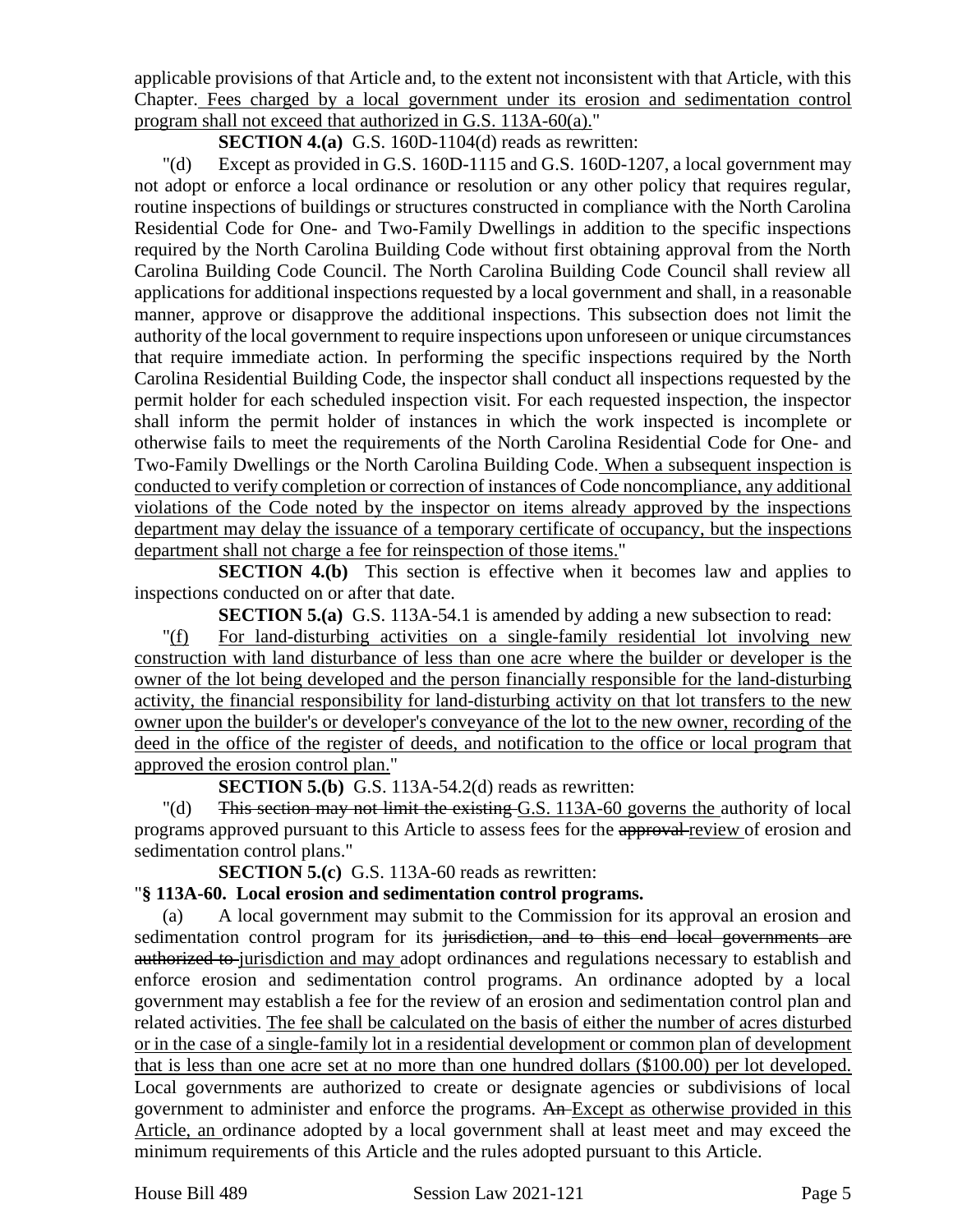(a1) Two or more units of local government are authorized to establish a joint program and to enter into any agreements that are necessary for the proper administration and enforcement of the program. The resolutions establishing any joint program must be duly recorded in the minutes of the governing body of each unit of local government participating in the program, and a certified copy of each resolution must be filed with the Commission.

(b1) When a development project contains an approved erosion control plan for the entire development, a separate erosion control plan shall not be required by the local government for development of individual residential lots within that development that disturb less than one acre if the developer and the builder are the same financially responsible person. For review of an erosion control plan for a single-family lot in a common plan of development under this subsection where the developer and builder are different, the local government may require no more than the following information:

- (1) Name, address, telephone number, and email of owner of lot being developed.
- (2) Street address of lot being developed.
- (3) Subdivision name.
- (4) Lot number.
- (5) Tax parcel number of lot being developed.
- (6) Total acreage of lot being developed.
- (7) Total acreage disturbed.
- (8) Anticipated start and completion date.
- (9) Person financially responsible.
- (10) Signature of person financially responsible.
- (11) Existing platted survey of the lot.
- (12) A sketch plan showing erosion control measures for the lot being developed, but the sketch shall not be required to be under the seal of a licensed engineer, landscape architect, or registered land surveyor unless there is a design feature requiring such under federal or State law or regulation.

(b2) Except as may be required by federal law, rule, or regulation, a local erosion control program under this Article shall provide for all of the following:

- (1) That no periodic self-inspections or rain gauge installation is required on individual residential lots where less than one acre is being disturbed on each lot.
- (2) For a land-disturbing activity on more than one residential lot where the total land disturbed exceeds one acre, the person conducting the land-disturbing activity may submit for approval a single erosion control plan for all of the disturbed lots or may submit for review and approval under subsection (b1) of this section the erosion control measures for each individual lot.

(b3) No development regulation under Chapter 160D of the General Statutes or any erosion and sedimentation control plan under a local program shall require any of the following:

- (1) A silt fence or other erosion control measure to be placed in a location where, due to the contour and topography of the development site, that erosion control measure would not substantially and materially retain the sediment generated by the land-disturbing activity within the boundaries of the tract during construction upon and development of the tract.
- (2) A wire-backed reinforced silt fence where, due to the contour and topography of the development site, that fence would not substantially and materially retain the sediment generated by the land-disturbing activity within the boundaries of the tract during construction upon and development of the tract.
- …."
- **SECTION 5.(d)** G.S. 113A-61.1 is amended by adding a new subsection to read: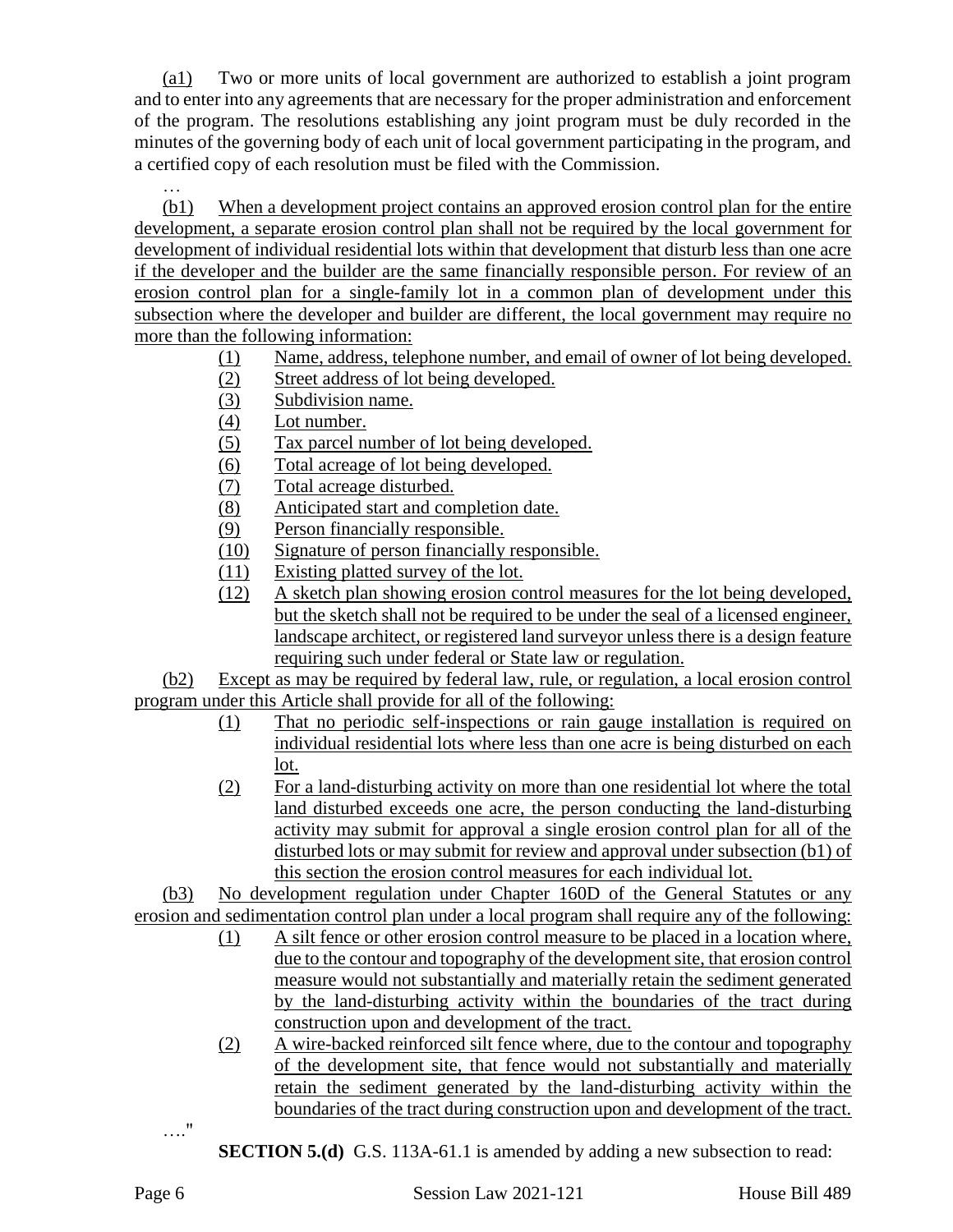"(d) The damage or destruction of a silt fence occurring during land-disturbing activities or construction on a development project shall not be assessed a civil penalty under this Article provided that the silt fence is repaired or replaced within the compliance period noted in the inspection report or Notice of Violation."

**SECTION 5.(e)** Section 5(c) of this act becomes effective October 1, 2021, and applies to erosion control plans submitted for review and approval on or after that date. The remainder of this section is effective when it becomes law.

**SECTION 6.(a)** Definitions. – As used in this section, "Council" means the North Carolina Building Code Council, and "Code" means the current North Carolina Building Code collection, and amendments to the Code, as adopted by the Council.

**SECTION 6.(b)** Code Amendment. – Until the effective date of the Code amendment that the Council is required to adopt pursuant to this section, the Council and Code enforcement officials enforcing the Code shall follow the provisions of subsection (c) of this section as it relates to Section D107 of the 2018 North Carolina Fire Code and other provisions that relate to fire apparatus access roads for one- or two-family dwelling residential developments.

**SECTION 6.(c)** Implementation. – Notwithstanding any provision of the Code or law to the contrary, the Council and Code enforcement officials shall not require an automatic sprinkler system in one- or two-family dwellings where there are fewer than 100 dwelling units on a single public or private fire apparatus access road with access from one direction.

**SECTION 6.(d)** Additional Rulemaking Authority. – The Council shall adopt a rule to amend Section D107 of the 2018 North Carolina Fire Code consistent with subsection (c) of this section. Notwithstanding G.S. 143-136(c), the Residential Code Committee within the Council shall consider the amendment required by this section. Notwithstanding G.S. 150B-19(4), the rule adopted by the Council pursuant to this subsection shall be substantively identical to the provisions of subsection (c) of this section. Rules adopted pursuant to this section are not subject to Part 3 of Article 2A of Chapter 150B of the General Statutes. Rules adopted pursuant to this section shall become effective as provided in G.S. 150B-21.3(b1), as though 10 or more written objections had been received as provided in G.S. 150B-21.3(b2).

**SECTION 6.(e)** Effective Date. – This section is effective when it becomes law.

**SECTION 6.(f)** Sunset. – This section expires on the date that rules adopted pursuant to subsection (d) of this section become effective.

**SECTION 7.(a)** Definitions. – As used in this section, "Council" means the North Carolina Building Code Council, and "Code" means the current North Carolina Building Code collection, and amendments to the Code, as adopted by the Council.

**SECTION 7.(b)** Code Amendment. – Until the effective date of the Code amendments that the Council is required to adopt pursuant to this section, the Council and Code enforcement officials enforcing the Code shall follow the provisions of subsection (c) of this section as it relates to water service pipe material and standard conformance under Section P2906.4 and Table P2906.4 of the 2018 North Carolina Residential Code, and Section 605.3 and Table 605.3 of the 2018 North Carolina Plumbing Code.

**SECTION 7.(c)** Implementation. – Notwithstanding any provision of the Code or law to the contrary, for the purposes of the water service pipe material and standard conformance requirements under Section P2906.4 and Table P2906.4 of the 2018 North Carolina Residential Code, and Section 605.3 and Table 605.3 of the 2018 North Carolina Plumbing Code, the American Water Works Association (AWWA) C900 standard is an acceptable standard for polyvinyl chloride (PVC) plastic pipe.

**SECTION 7.(d)** Additional Rulemaking Authority. – The Council shall adopt a rule to amend Section P2906.4 and Table P2906.4 of the 2018 North Carolina Residential Code and Section 605.3 and Table 605.3 of the 2018 North Carolina Plumbing Code consistent with subsection (c) of this section. Notwithstanding G.S. 150B-19(4), the rule adopted by the Council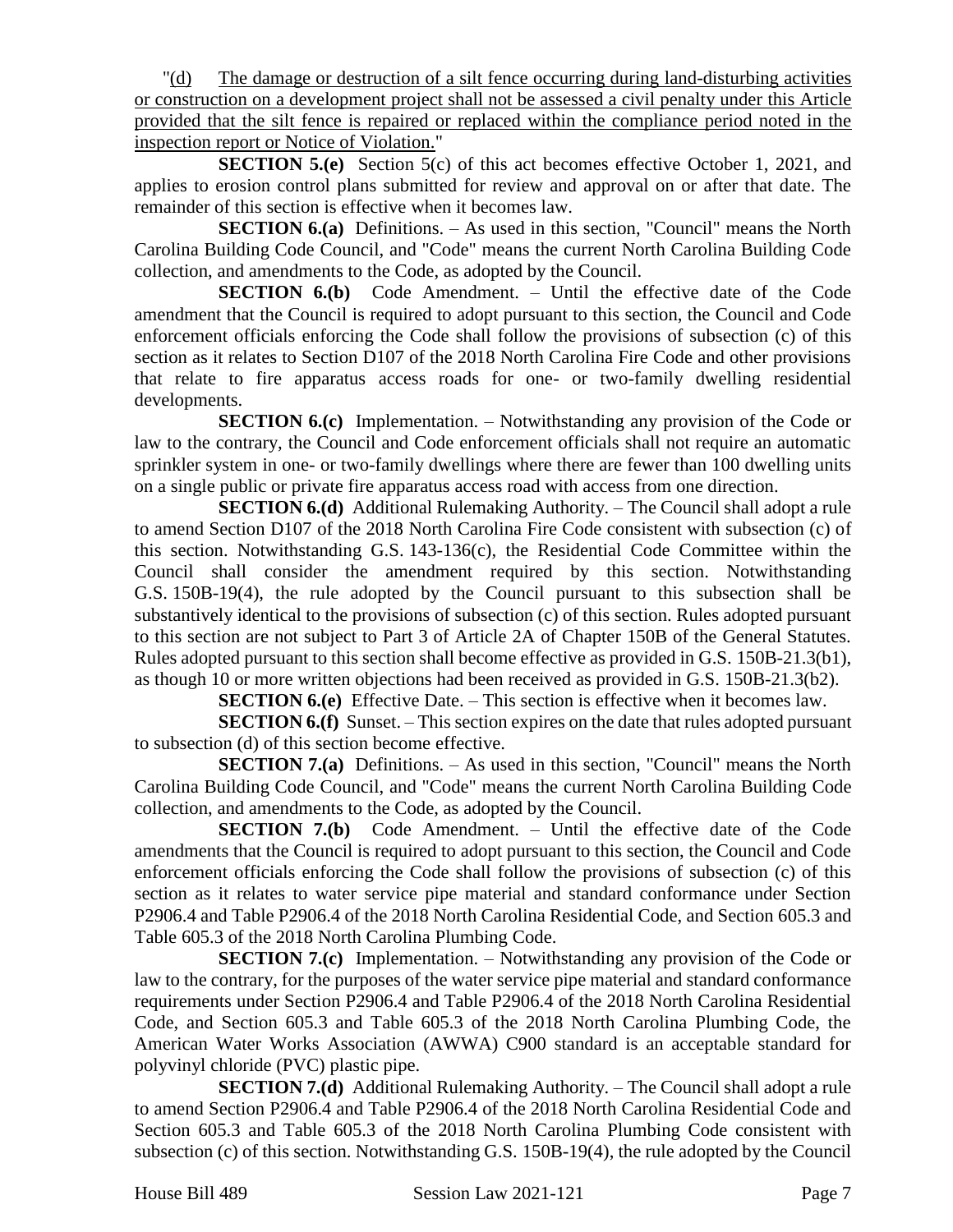pursuant to this subsection shall be substantively identical to the provisions of subsection (c) of this section. Rules adopted pursuant to this section are not subject to Part 3 of Article 2A of Chapter 150B of the General Statutes. Rules adopted pursuant to this section shall become effective as provided in G.S. 150B-21.3(b1), as though 10 or more written objections had been received as provided in G.S. 150B-21.3(b2).

**SECTION 7.(e)** Effective Date. – This section is effective when it becomes law.

**SECTION 7.(f)** Sunset. – This section expires on the date that rules adopted pursuant to subsection (d) of this section become effective.

**SECTION 8.(a)** Section 4 of S.L. 2020-61 reads as rewritten:

"**SECTION 4.(a)** Definitions. – For purposes of this section and its implementation, the following definitions apply:

- (1) "Permitting by Regulation for Building Sewer Systems Rule " means 15A NCAC 02T .0303 (Permitting by Regulation).
- (2) "Accessory building" means in one- and two-family dwellings not more than three stories above grade plane in height with a separate means of egress, a building, the use of which is incidental to that of the main building and which is detached and located on the same lot. An accessory building is a building that is roofed over and more than fifty percent (50%) of its exterior walls are enclosed. Examples of accessory buildings are garages, storage buildings, workshops, boat houses, treehouses, and dwelling units, etc. For purposes of this section, "main building" shall only include one- and two-family dwellings.
- (3) "Building sewer" means that part of the drainage system that extends from the end of the building drain and conveys the discharge by gravity or under pressure to a public sewer, private sewer, individual sewage disposal system, or other point of disposal.
- (4) "Lot" means a portion or parcel of land considered as a unit.
- (5) "Building drain" means that part of the lowest piping of a drainage system that receives the discharge from soil, waste, and other drainage pipes inside and that extends to 10 feet (3048 mm) beyond the exterior walls of the building and conveys the drainage to the building sewer.
- (6) "Building Code" means the 2018 North Carolina Building Code as adopted by the Council.

"**SECTION 4.(b)** Permitting by Regulation for Building Sewer Systems Rule. – Until the effective date of the revised permanent rule that the Environmental Management Commission is required to adopt pursuant to subsection (d) of this section, the Commission shall implement the Permitting by Regulation for Building Sewer Systems Rule as provided in subsection (c) of this section.

"**SECTION 4.(c)** Implementation. – Notwithstanding the requirements of General Permit No. WQG100000 and the limitation on applicability of 15A NCAC 02T .0303(a)(1), (a)(2), and (a)(3) to a building sewer that serves a single building, if a building sewer that serves a main building is deemed permitted pursuant to 15A NCAC 02T .0113, then a building sewer that serves an accessory building on the same lot that is connected to the building sewer or building drain for the main building, and a sewer shared between a main building and an accessory building, shall also be deemed permitted if the building sewer that serves the accessory building, and the sewer shared between the main building and the accessory building, meet the criteria in 15A NCAC 02T .0113 and all criteria required for that system in 15A NCAC 02T .0303, and no additional permit shall be required. required to satisfy 15A NCAC 02T. In all cases, the building sewer piping and the building drain piping that connect the accessory building to the main building shall comply with applicable provisions of the Building Code. This section shall only apply to sewers that serve one main building and one accessory building on the same lot.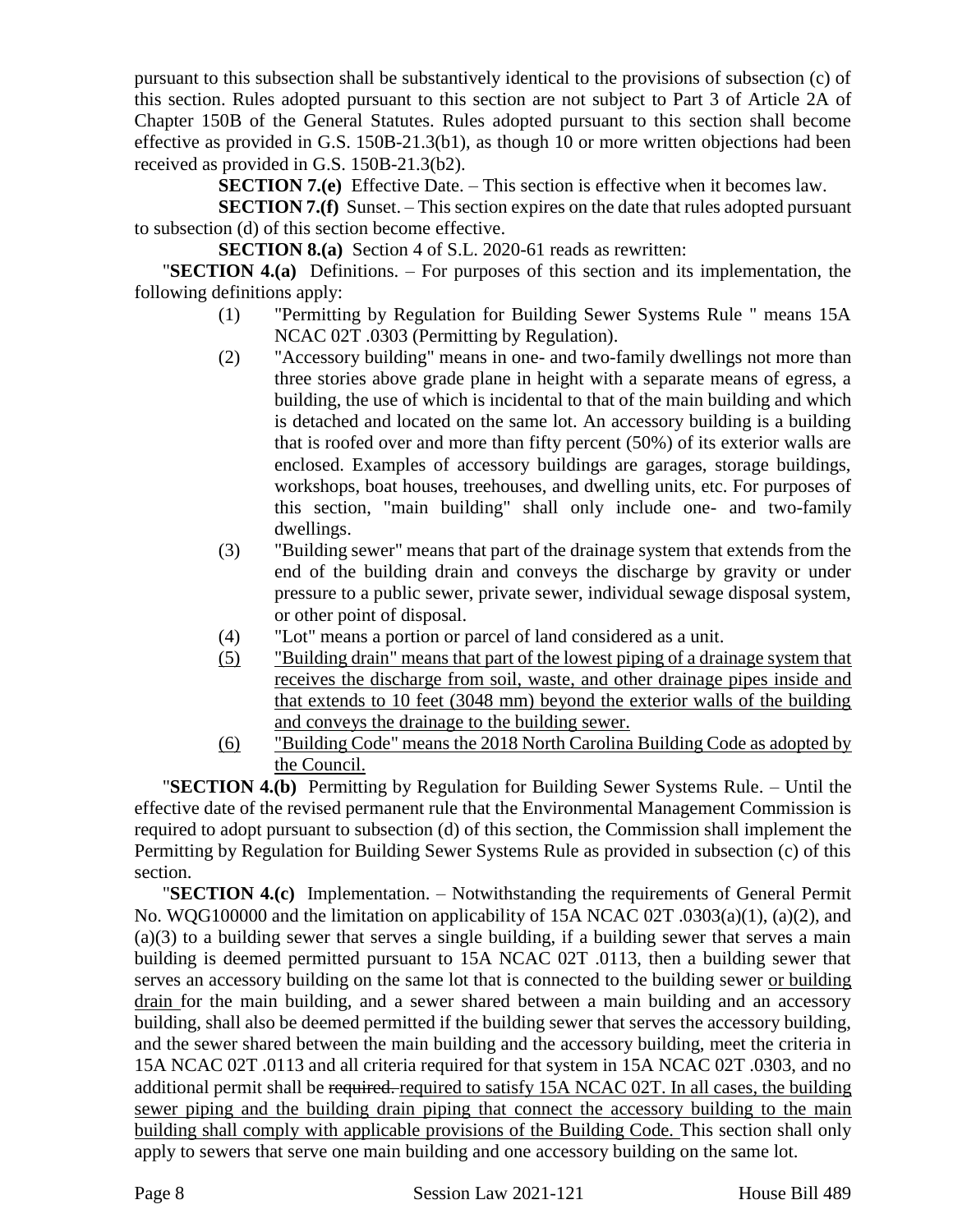"**SECTION 4.(d)** Additional Rule-Making Authority. – The Commission shall adopt a rule to amend the Permitting by Regulation for Building Sewer Systems Rule consistent with subsection (c) of this section. Notwithstanding G.S. 150B-19(4), the rule adopted by the Commission pursuant to this section shall be substantively identical to the provisions of subsection (c) of this section. Rules adopted pursuant to this section are not subject to Part 3 of Article 2A of Chapter 150B of the General Statutes. Rules adopted pursuant to this section shall become effective as provided in G.S. 150B-21.3(b1), as though 10 or more written objections had been received as provided in G.S. 150B-21.3(b2).

"**SECTION 4.(e)** Applicability and Sunset. – This section and rules adopted pursuant to this section shall apply to common sewer lines and building drains in existence on, or constructed on or after, the effective date of this act, June 24, 2020, which are shared by accessory dwelling units or accessory residential buildings and a primary residence. This section expires when permanent rules adopted as required by subsection (d) of this section become effective."

**SECTION 8.(b)** This section is effective when it becomes law.

**SECTION 9.(a)** G.S. 136-102.6 reads as rewritten:

### "**§ 136-102.6. Compliance of subdivision streets with minimum standards of the Board of Transportation required of developers.**

(d) The right-of-way and construction plans for such public streets in residential subdivisions, including plans for street drainage, shall be submitted to the Division of Highways for review and approval, prior to the recording of the subdivision plat in the office of the register of deeds. The plat or map required by this section shall not be recorded by the register of deeds without a certification pursuant to G.S. 47-30.2 and, if determined to be necessary by the Review Officer, a certificate of approval by the Division of Highways of the plans for the public street as being in accordance with the minimum standards of the Board of Transportation for acceptance of the subdivision street on the State highway system for maintenance. The Review Officer shall not certify a map or plat subject to this section unless the new streets or changes in existing streets are designated either public or private. The certificate of approval shall not be deemed an acceptance of the dedication of the streets on the subdivision plat or map. Final acceptance by the Division of Highways of the public streets and placing them on the State highway system for maintenance shall be conclusive proof that the streets have been constructed according to the minimum standards of the Board of Transportation. The Board of Transportation must approve the addition of subdivision street improvements designated as public to the State highway system for maintenance pursuant to this subsection within 90 days after the Department of Transportation receives a petition for road addition and the Department determines those subdivision streets meet the minimum standards of the Board of Transportation.

…."

…

**SECTION 9.(b)** This section becomes effective January 1, 2022, and applies to petitions for road addition for subdivision street improvements submitted to the Department of Transportation on or after that date.